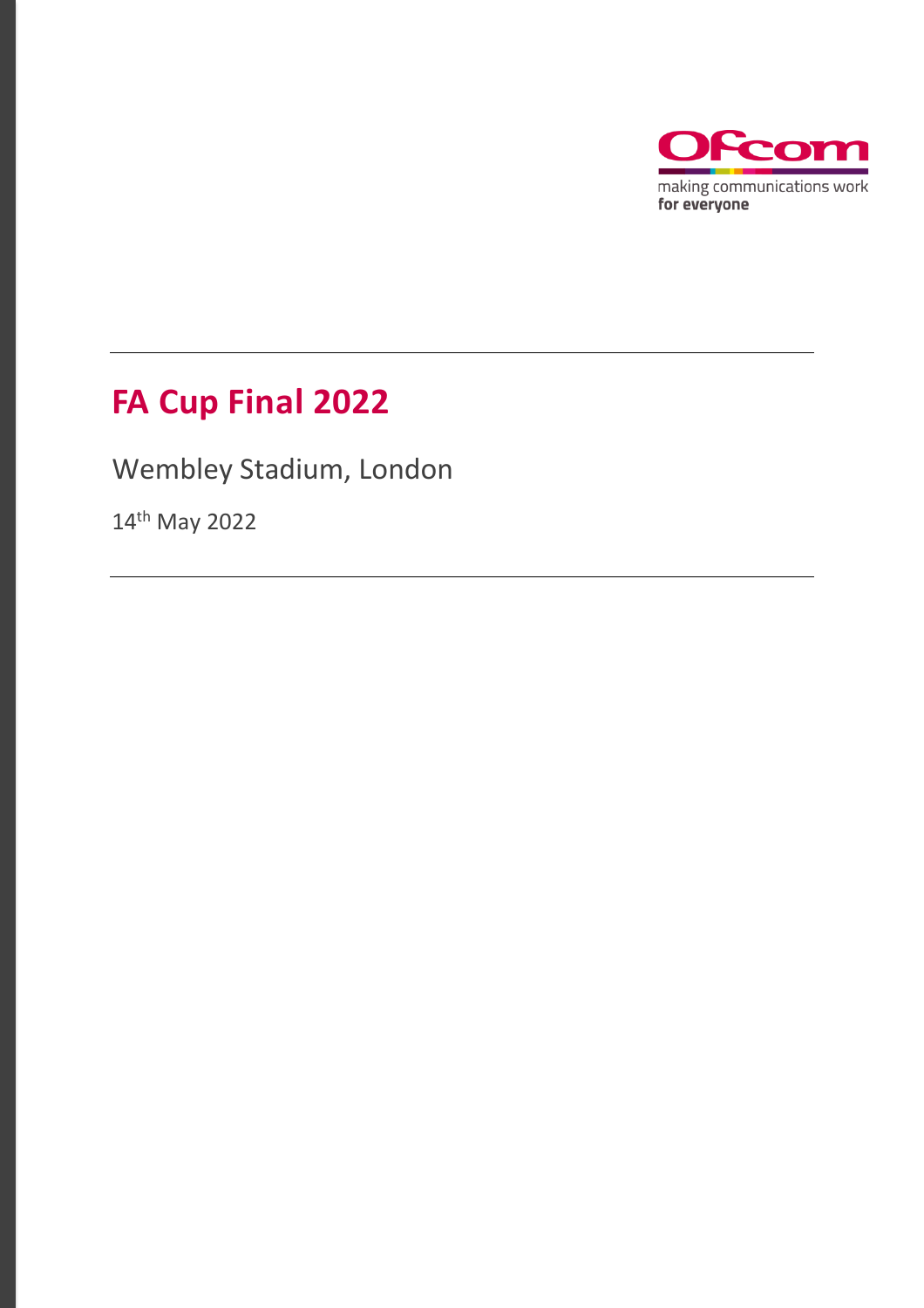## Introduction

The FA Cup Final is once again designated as a Major Event, where careful control of frequency assignments will need to be implemented in order to establish a successful working system.

This event will once again be coordinated by Justin Whillock.



Justin Whillock

Our office contact details are:

+44 (0) 207 981 3803 or emai[l pmse@ofcom.org.uk](mailto:pmse@ofcom.org.uk)

During the event, Justin can be contacted on:

+44 (0) 207 783 4399 or email [Justin.Whillock@ofcom.org.uk](mailto:Justin.Whillock@ofcom.org.uk)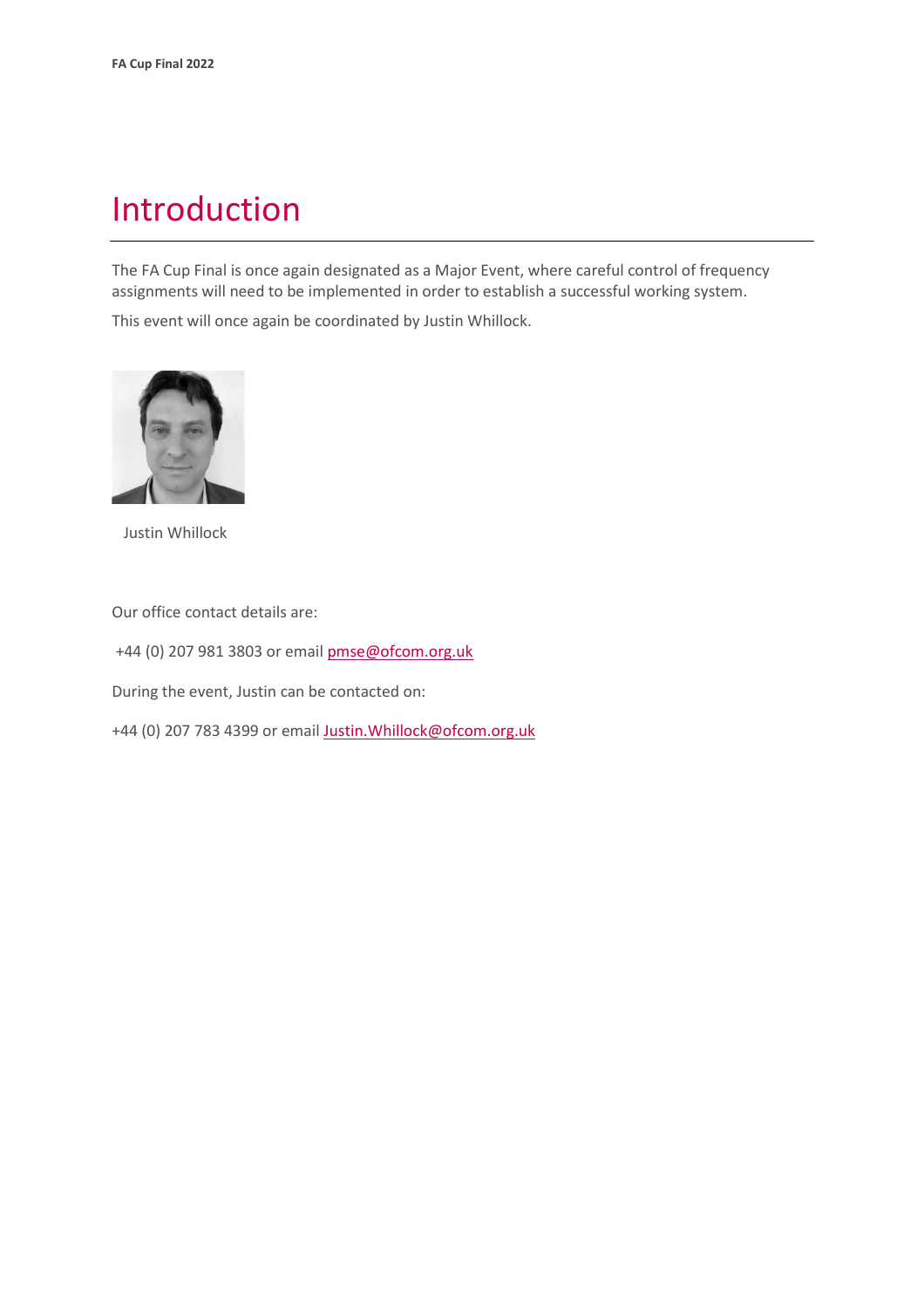## **Contents**

#### **Section**

| 1. Application Process        | 1             |
|-------------------------------|---------------|
| 2. Coordination and Licensing | $\mathcal{P}$ |
| 3. Event Time                 | З             |
| 4. Useful Contacts            | $\Delta$      |
|                               |               |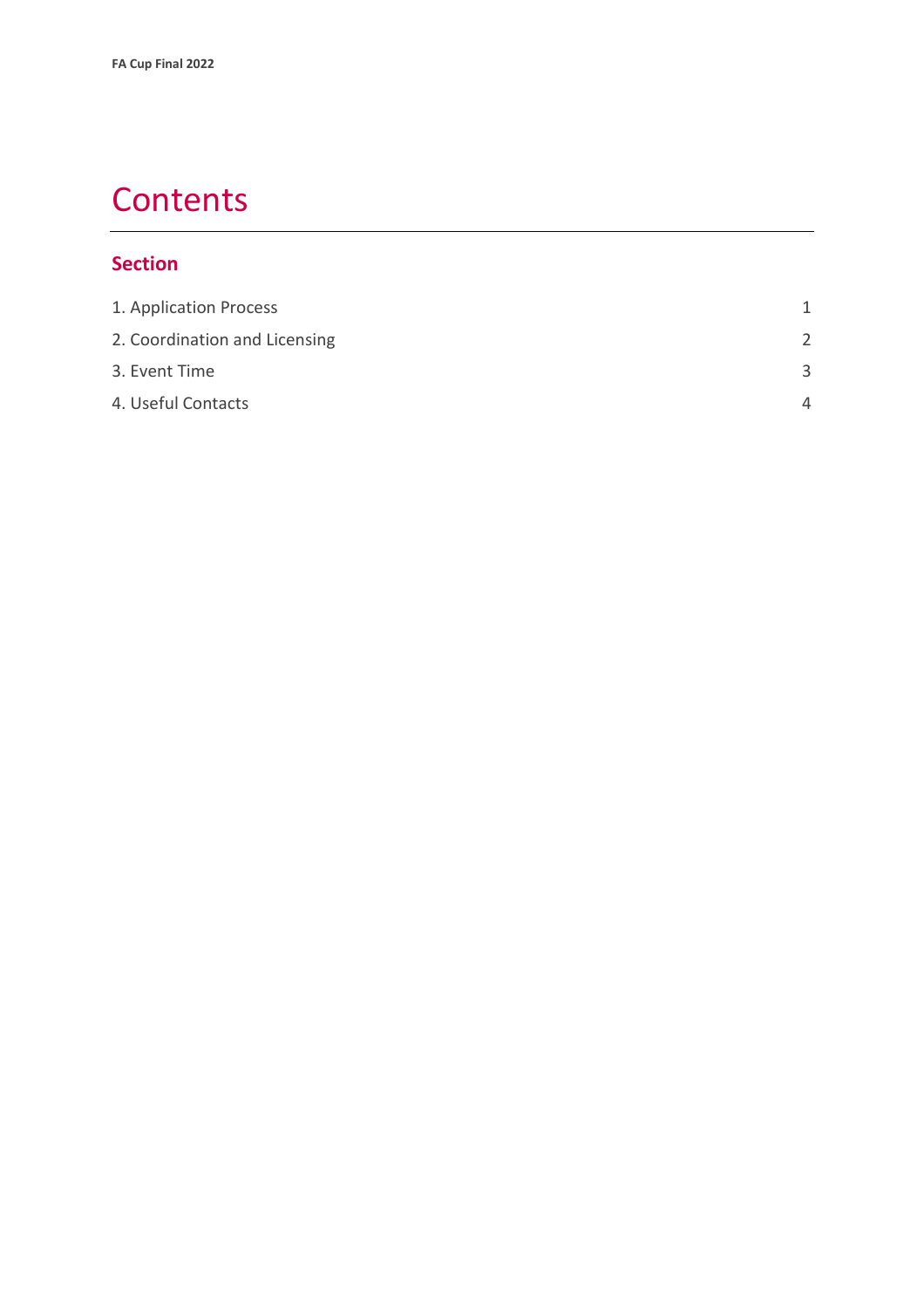# <span id="page-3-0"></span>Application Process

#### **Submit your completed application form to Ofcom PMSE by 22nd April 2022**



**We aim to issue licences (where applications have been received within the stated time periods) on or before the 6th May 2022**



#### **Payment MUST be received before the start of the event, otherwise you will not be licensed to use frequencies.**

We accept Debit/Credit Cards, Cheques and Bank Transfers or can take payment from existing carnets. *Please note that Ofcom PMSE are unable to accept payments made by AMEX.*

Talkback spectrum is always in high demand for the FA Cup Final, so applicants are asked to submit their requests at the earliest possible opportunity.

It is advisable to submit frequency applications by 22<sup>nd</sup> April 2022, as applications submitted later than this may not be accommodated as required.

As the FA Cup Final is designated a Major Event, applications for frequencies will not be subject to Ofcom PMSE's usual three-day turnaround rule. All frequency applications will be collated and worked on at the same time in order to achieve the best frequency plan.

Applications can be submitted via the online Event application process, or by submitting an application form in the usual manner to **pmse@ofcom.org.uk.** 

All application forms are downloadable from our websit[e https://www.ofcom.org.uk/manage-your](https://www.ofcom.org.uk/manage-your-licence/radiocommunication-licences/pmse/apply-for-a-pmse-licence)[licence/radiocommunication-licences/pmse/apply-for-a-pmse-licence.](https://www.ofcom.org.uk/manage-your-licence/radiocommunication-licences/pmse/apply-for-a-pmse-licence)

On receipt of all frequency applications customers will be notified via email that their application has been received. Once applications have been reviewed, customers will be contacted if there are any immediate concerns regarding their requirements, or if any relevant information has been omitted.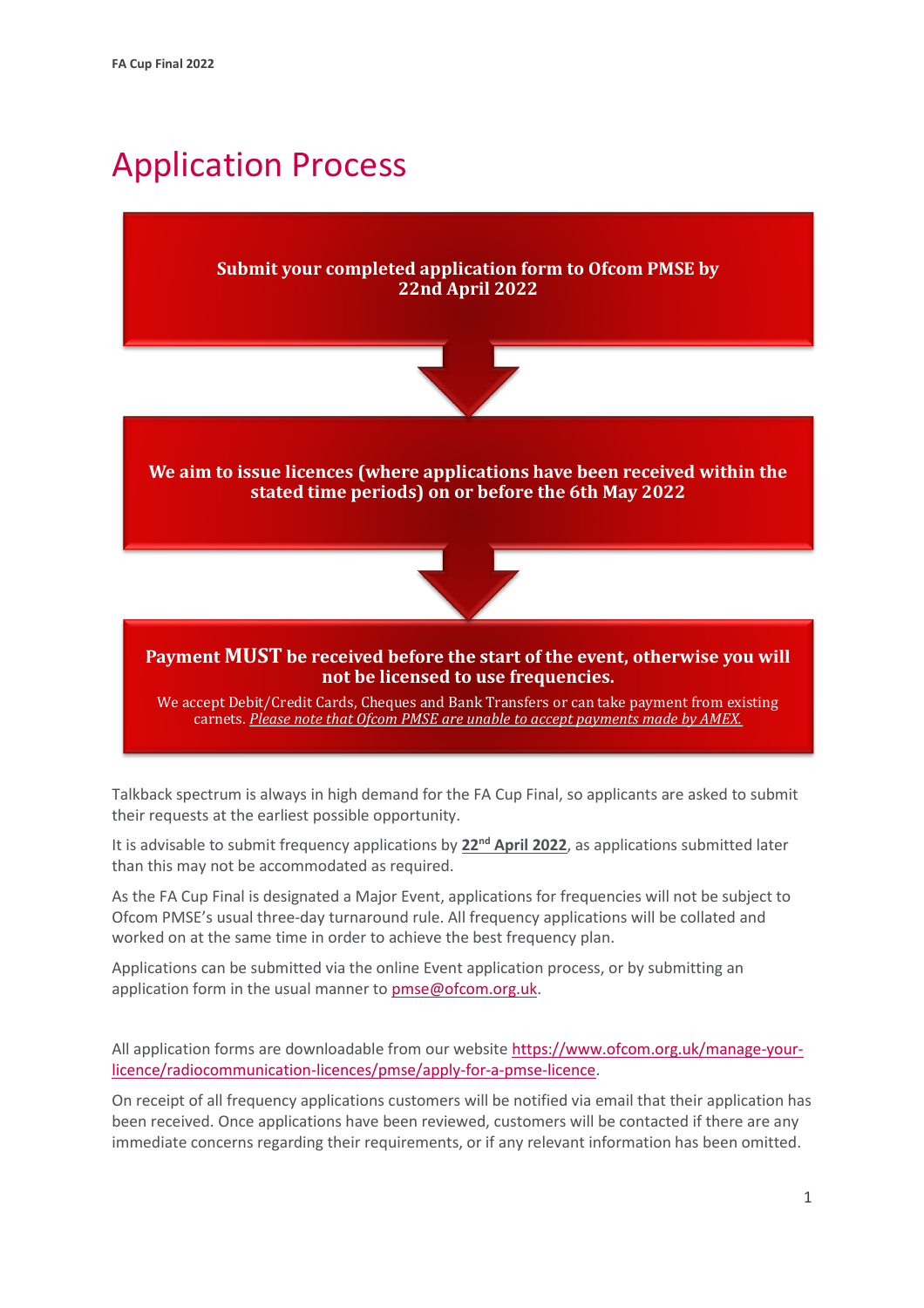# <span id="page-4-0"></span>Coordination and Licensing

### **General Information**

The two main areas of concentrated talkback use are the OB Compound and the Television Gantry. It is therefore vital from a coordination perspective that the locations of all talkback antennas are made known. If the locations of talkback antennas are not made known, Ofcom PMSE will call to obtain this information, which may delay the process.

Information key to the coordination process includes:

- The number of wireless microphones, in ear monitors and wireless talkback systems and wireless cameras required
- The frequency range that equipment will tune across (greater flexibility will aid the coordination process)
- The dates and times that frequencies are needed
- The location of wireless talkback antennas within the stadium

Such information can be included on the application form or an accompanying email.

When Licences have been processed, a secure payment link will be emailed to the applicant. Once confirmation of payment has been received, the Licence will be issued and emailed to the applicant. We aim to issue licences on or before  $6<sup>th</sup>$  May 2022 for applications received within the stated time period, thereby allowing sufficient time for equipment to be retuned or programmed.

### **Payment and Licence Documents**

It is imperative that we receive payment before your licence is scheduled to start so we can issue your licence documents. To help with this we accept Debit/Credit Cards, Cheques and Bank Transfers or can take payment from existing carnets. When paying by debit/credit card you will receive a secure payment link to your email address. Your licensing documentation will be dispatched upon receipt of payment. *Please note that Ofcom PMSE are unable to accept payments made by AMEX.*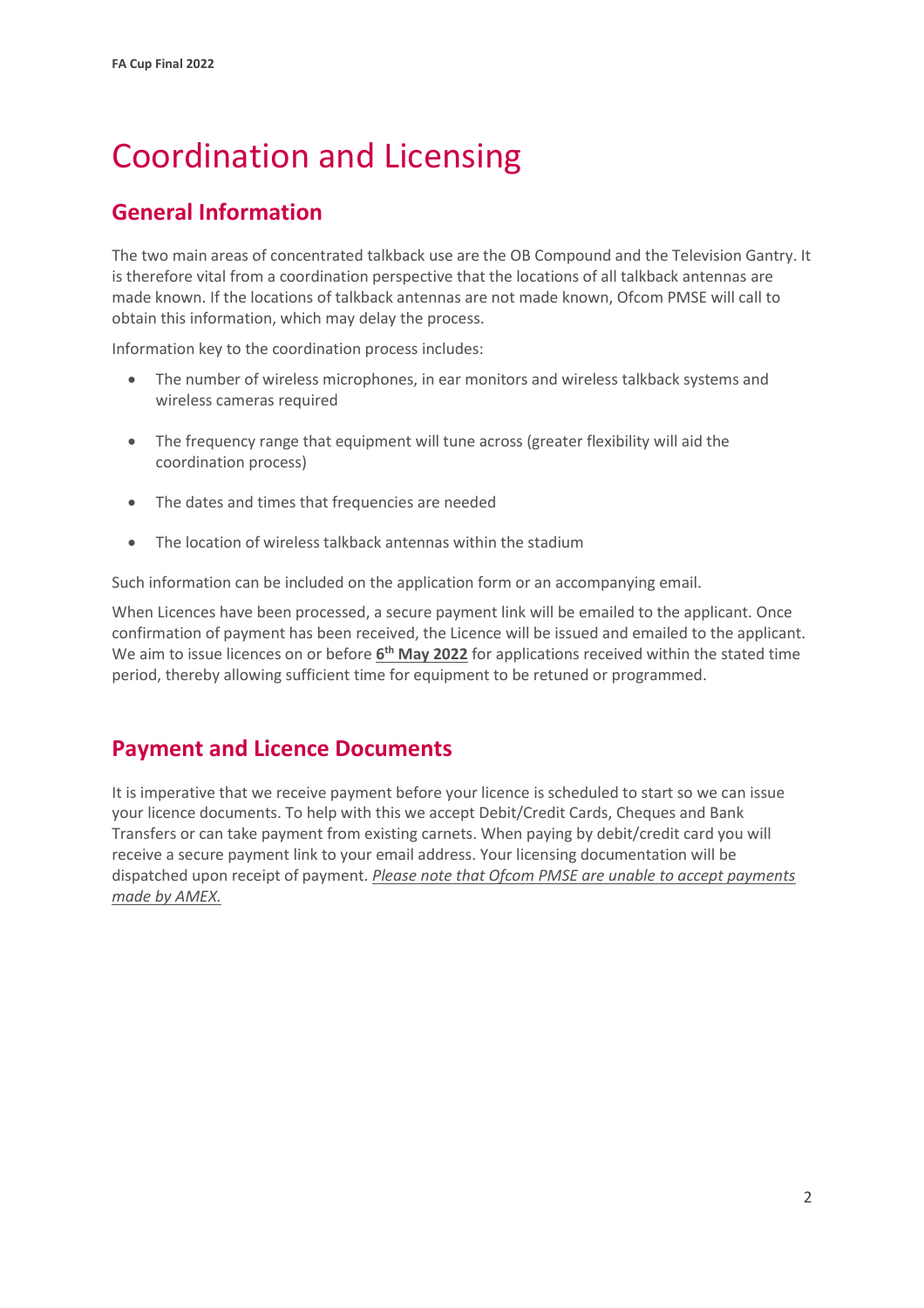# <span id="page-5-0"></span>Event Time

During the Event it is imperative that all frequencies are used within the terms and conditions of the Licence held. This includes transmission of frequencies only during the times and date stated on the Licence, not exceeding the designated maximum power, transmitting frequencies only from the location specified on the Licence or as discussed with the Event Coordinator.

If interference is experienced during the event the Event Coordinator will be available to assist during office hours by way of investigating the possible cause of the interference. If the cause is identified the necessary steps will be taken. If interference occurs outside of office hours, the Emergency Coordinator will be able to assist.